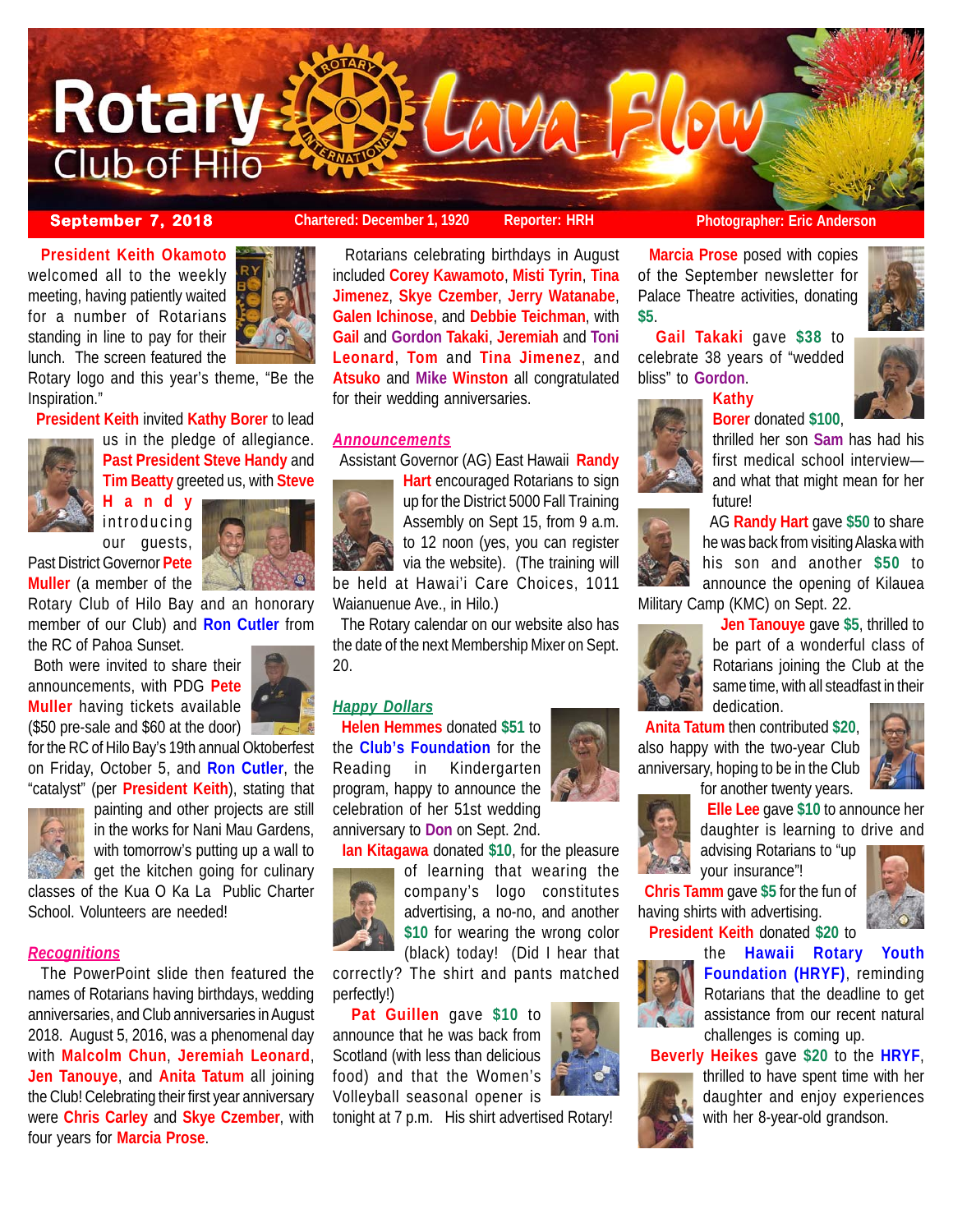# *Birthdays:*

**Robert Fox** September 5 **Craig Shikuma** September 9 **Cindy Boots** September 14 **Tim Beatty** September 22 **Sam Wallis** September 22

## *Club Anniversary:*

**Newton Chu** September 01, 1995 (23) **Sally O'Brien** September 01, 1994 (24) **Jerry Watanabe** September 22, 1989 (29) **Wally Wong** September 01, 1995 (23) **Joe Hanley** September 04, 1987 (31) **Maureen Poirier** September 08, 2017 (1) **James Yagi** September 17, 1965 (53) **Ian Birnie** September 20, 1985 (33) **Elle Lee** September 22, 2017 (1) **Tim Beatty** September 27, 2002 (16) **Corey Kawamoto** September 27, 2002 (16) **Atsuko Winston** September 29, 2017 (1)

### *Wedding Anniversary:*

**Tim & Kanoa Beatty** September 2 (17) **Helen & Don Hemmes** September 2 (51) **Misti & James Tyrin** September 8 (11) **Alan & Zohra Kusunoki** September 20 (46)

# *Announcements:*

**l**

**September 29 - DG Nalani Flinn**

# *Rotary Club of Hilo Board of Directors* **2018 – 2019:**

- President **Keith Okamoto**
- Past President **Steve Handy**
- President Elect **Anna Liu**
- Vice President **Mitch Dodo**
- Co-Secretary **Treena Breyfogle**
- Co-Secretary **Jan Tanouye**
- Treasurer **Corey Kawamoto**
- Sergeant at Arms – **Genie Phillips**
- Rotary Foundations **Malcolm Chun**
- Membership **Connie Ichinose**
- Public Relations **Marcia Prose**
- International Service **Sally O'Brien**
- Community Service **Wally Wong**
- Vocational Service **Bobby Stivers-Apiki**
- Club Service **Kerry Glass**
- New Generations **Brittany Luna**
- Program Chair – **Mike Meyer** • Attendance Chair – **Judy Gibson**
- Lava Flow Chair **Susan Munro**
- Greeters **Cathy Gray**
- **Foundation Chairpersons:**

# • Hilo Rotary Club Foundation – **Tim Beatty**

- 
- Hawaii Rotary YouthFoundation **Mitchell Dodo**
- Sunao WadaFoundation **Mitchell Dodo**

*Program* – with perfect timing, 12:32 p.m., **President Keith** introduced the first speaker for the Club Assembly.

 **Gail Takaki**, he noted, coordinates Youth Services, aka New Generations. **Gail Takaki** then showed some slides of the six students from



Japan who recently visited Hilo. Thanks to various Rotarians, the six students, along with Waiakea Interact Club members and friends, the youth shared dinners and activities at her home. Hurricane Lane did change plans to go up the mountain!

 She also featured slides of Nextech, a program for 4th to 8th graders (11 students) plus family members and mentors, with a STEM focus. A big success of the program this year was developing a curriculum for coding. The role of family members and mentors is to learn how to help students learn. Volunteers are welcome, as the program will be expanding!

**Anita Tatum** then invited Rotarians to



volunteer to attend meetings and help with activities of the Waiakea Interact Club. Weekly meetings are held on

Tuesdays at 12:25 p.m. (arrive earlier to park and get to the library) with Board meetings held on Wednesdays at 1:45 pm.

Upcoming events include a clean-up (picking up rubbish) next Saturday, Sept. 15, 9 to 11 a.m., at Queen Liliuokalani Gardens, the Alzheimer's Walk on Sept. 29, turkey shredding for the Thanksgiving Dinner with the Salvation Army, Hilo Temple Corps, and giftwrapping at the Club-sponsored craft fair in December.

**Beverly Heikes** thanked the 19 readers for



Rotary in Kindergarten, volunteering to read to 468 students in 26 classrooms at 14 schools. She thanked **Kerry Glass** for his help with distribution of the books. (**Judy Gibson**,

Membership Chair, invited readers to get makeup credit by informing her of their reading.)

 "Our book dealer," **Kerry Glass**, Chair, Club Service, thanked



coordinating of events. His wife and our Rotarian, **Susan Munro**,

excused today, recruits and coordinates the Lava Flow photographers and scribes. Cathy Gray, also excused today due to "traffic woes," recruits the greeters, and **Mike Meyer**, the speakers. He thanked **Beverly Heikes** for coordinating the Rotary in Kindergarten program, noting that only the students—not the classroom—will be getting a book this month.

 **Kerry** also maintains the Club's website. He invited Rotarians to log in and update personal information so "you can be embarrassed publicly." Not! Some birthdates are missing, so Rotarians do not get recognized. The birth year is for statistical purposes only, with access limited to a select person or two. **President Keith** then personally thanked **Kerry** for being on top of technology, re: the web page and "reading off his phone."

 Vocational Services Chair **Bobby Stivers-Apiki** began by querying how many Rotarians were now retired and how

many were still working. Vocational Services is for all of us, and the theme this year is Rotary Means



Business. The green cards on the table speak to the mission. He then invited Rotarians to introduce themselves to others by sharing what their first paid job was and how much they got paid, with **Bobby** sharing he was a youth employee earning \$1.25 per hour. Each Rotarian was invited to pick up a "red" card which had a question for a Rotarian to answer. His question, for example, to **President Keith** pertained to three adjectives to describe yourself, with **President Keith**--thanks to his sense of humor (and his wife's knowledge of him) responding--"beautiful, loving, and handsome." Various vocational activities are in the works, including an "ugly Christmas sweater contest" in December. Volunteers are needed to serve on the committee!



**BE THE INSPIRATION**